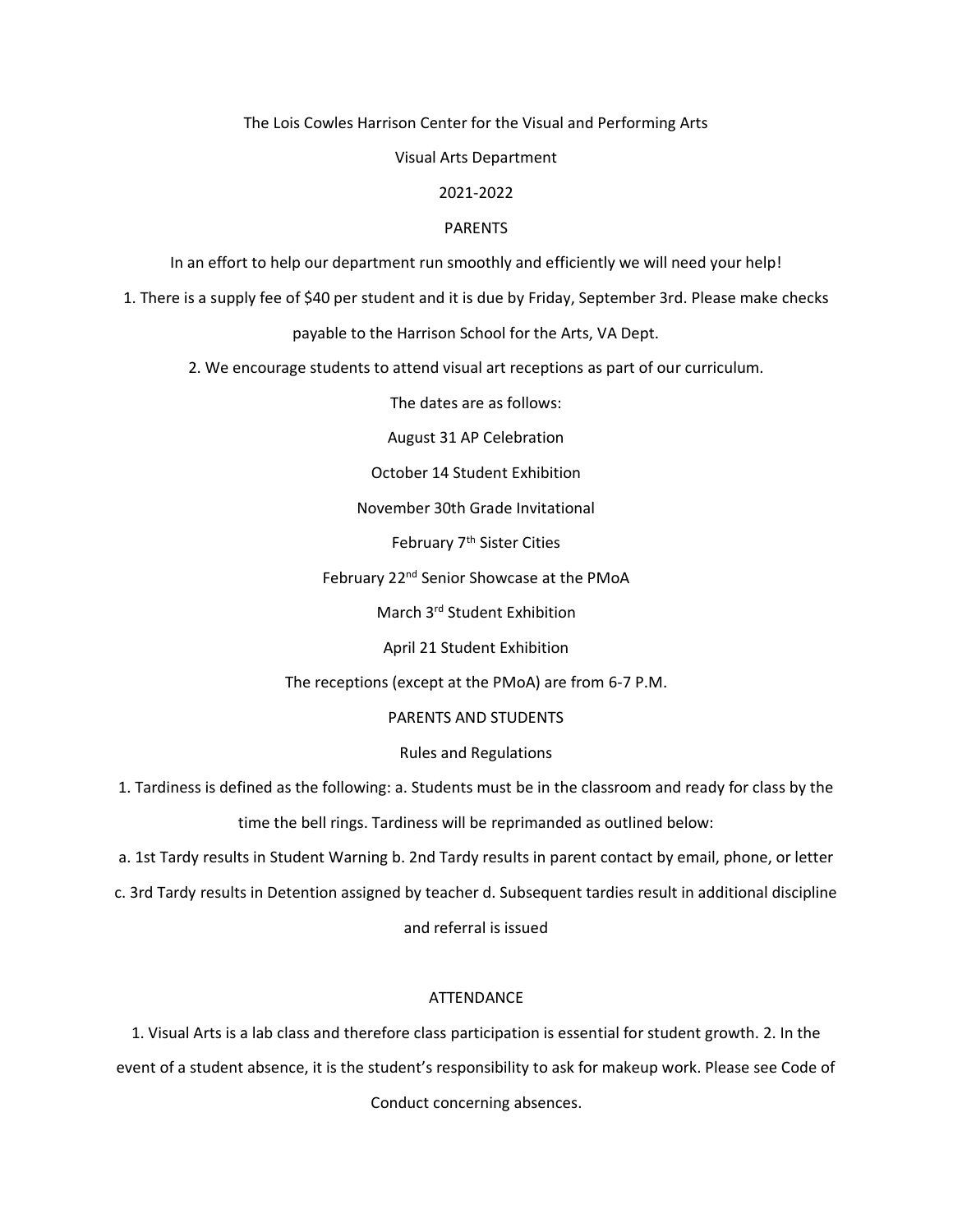#### CLASSROOM ETIQUETTE

- 2. The VA classroom is a shared work space and it is important that each student helps to maintain an organized, clean workspace. The last 15 minutes of your time at Harrison should be dedicated to cleaning all tools after use and returning materials to their proper place.
- 3. Responsible use of all materials is expected. Proper handling of tools is part of our curriculum and it is expected that students adhere to these procedures. Graffiti is allowed on paper or pre-approved surfaces only.
- 4. We try to make our classroom a comfortable space for students to feel at home. A positive attitude on the part of all students and respect for teachers and peers helps to make this possible.

5. Digital SLR cameras are available for student check out. The proper forms must be signed by both student and parent before this can happen. The forms are on the website and should be printed, signed and returned to Mr. Hall.

#### CLASSROOM PROCEDURES

1. Bring all required materials for class which includes your flash-drive and SD card. Coming to class unprepared will hinder student progress. Recurring instances are considered insubordination and the student will be given a referral to Mr. Levine.

2. Respect all classroom rules concerning etiquette. This applies to using cell phones without permission, talking at inappropriate times or leaving the room without asking for permission.

3. Maintaining a clear record of your artistic progress is very important. Digital documentation and careful handling of original works is crucial.

4. No gum, food, drinks (other than water in a clear container) is allowed at Harrison.

#### 5. No grooming in class.

6. Due to the nature of a visual arts class, students sometimes must work on their own. You may not under any circumstances leave the assigned work area. You must remain on task. If an instructor comes in and you are not working, it may negatively Impact your grade.

7. Pick up after yourself. Articles left lying around for more than a week will be discarded.

8. Screaming, yelling and loud behavior are not permitted in the hallways or classrooms.

9. Students must choose either the Harrison lunch area of the Lakeland High School cafeteria for lunch.

Students are not allowed to stay in the building during lunch time!!